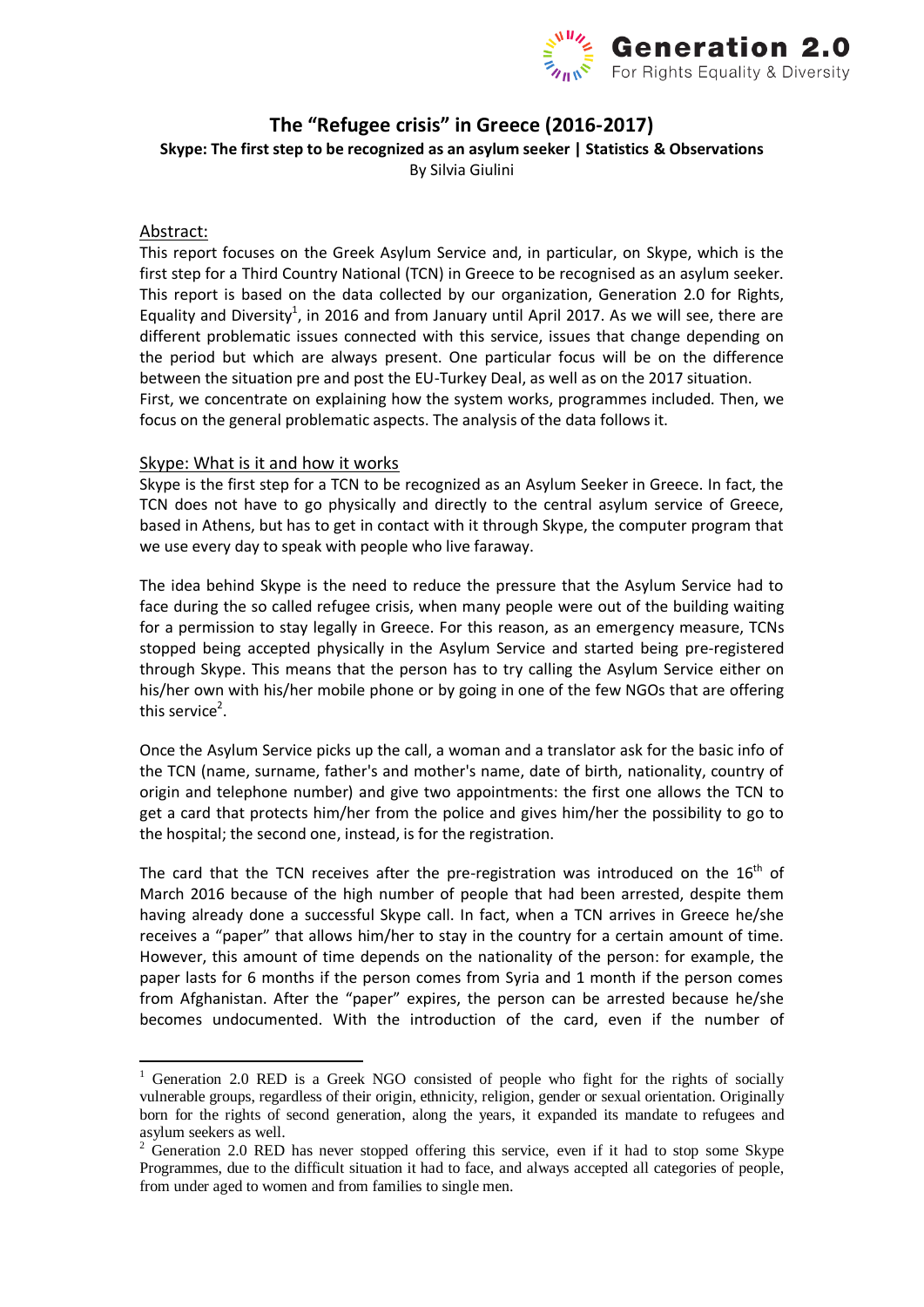

undocumented people continued to be very high and, consequently, so did the number of people arrested, at least TCNs, after the successful Skype call, are protected for as long as the card is valid.

#### Skype Programmes

There are different Skype Programmes, changing over the years. The programmes are based on the language and, in limited cases only, on the wish of a TCN to stay in Greece or to go to another European Country. The languages available in Skype Programmes are: Arabic, Farsi-Dari (for those coming from Iran and Afghanistan), English-French, Kurdish languages (Sorani and Kurmanji), Albanian, Urdu-Panjabi, Bengali.

Except the family reunification, which is possible for all nationalities and during all the Skype Programmes, there is the Relocation Programme, which allows TCNs to go legally to another European country, even if they do not have family members there. This is valid only for those who arrived in Greece before the  $20<sup>th</sup>$  of March 2016, and come from a limited number of countries<sup>3</sup>. A TCN that is applying for relocation cannot choose the destination country, but he/she can choose some countries he/she would prefer to go to. This choice, however, is not binding. This Skype Programme was only in the Arabic language and stopped existing on the  $13<sup>th</sup>$  of March 2017, almost a year after its beginning, because of the very low number of calls (linked to the limited number of people who had arrived before the  $20<sup>th</sup>$  of March 2016 and had not done Skype, yet).

Concerning family reunification, the notion of family is very strict and, at the moment, is usually confined to very close relatives such as husband/wife, underage/parents. It is much more difficult for siblings to be reunified. In the case of an 18 years old teenager, the person cannot do family reunification but has to be relocated, not necessary where his/her family is.

Finally, a peculiar Skype Programme is the Syrian Fast Track, only for those Syrians who have passport and wish to stay in Greece. In this case they have a faster procedure but there is only a limited number for each Skype call. In 2017 a Skype Programme for people coming from Georgia was added.

Skype Programmes have a strict timetable and there are from 1 to 6 hours a week for each language. For example, there has always been 3 hours a week for Arabic; for Farsi-Dari there has been from 3 to 4 hours a week; for English-French 2 hours a week before, and 1 hour a week now; for Kurdish languages, it started in March 2016 with 2 hours a week (1 for Sorani and 1 for Kurmanji) and now it reached 7 hours a week (6 for Sorani and 1 for Kurmanji); Relocation Programme, instead, started the  $21<sup>st</sup>$  of March 2016 with 8 hours; in June there were 12; in 2017, until the  $12<sup>th</sup>$  of March, there was only one hour; now it does not exist anymore. Syrian fast track, instead, passed from two to one hour a week.

#### The general problems connected with Skype

There are, however, many general problems connected with Skype. First of all, not everybody knows what Skype is and how it works. We had, for example, a case of a Syrian woman born in 1932, who alone, for sure, would have had some difficulties. TCNs can call on their own with their mobile phones but, at least last year, they had more chances if they went to an NGO that offered this service.

Secondly, the very strict timetable. In fact, during the few hours a week available for each Programme, all the speakers of the same language try to connect, hoping to have an answer

<sup>&</sup>lt;sup>3</sup> For example, people coming from Afghanistan or Yemen cannot be relocated.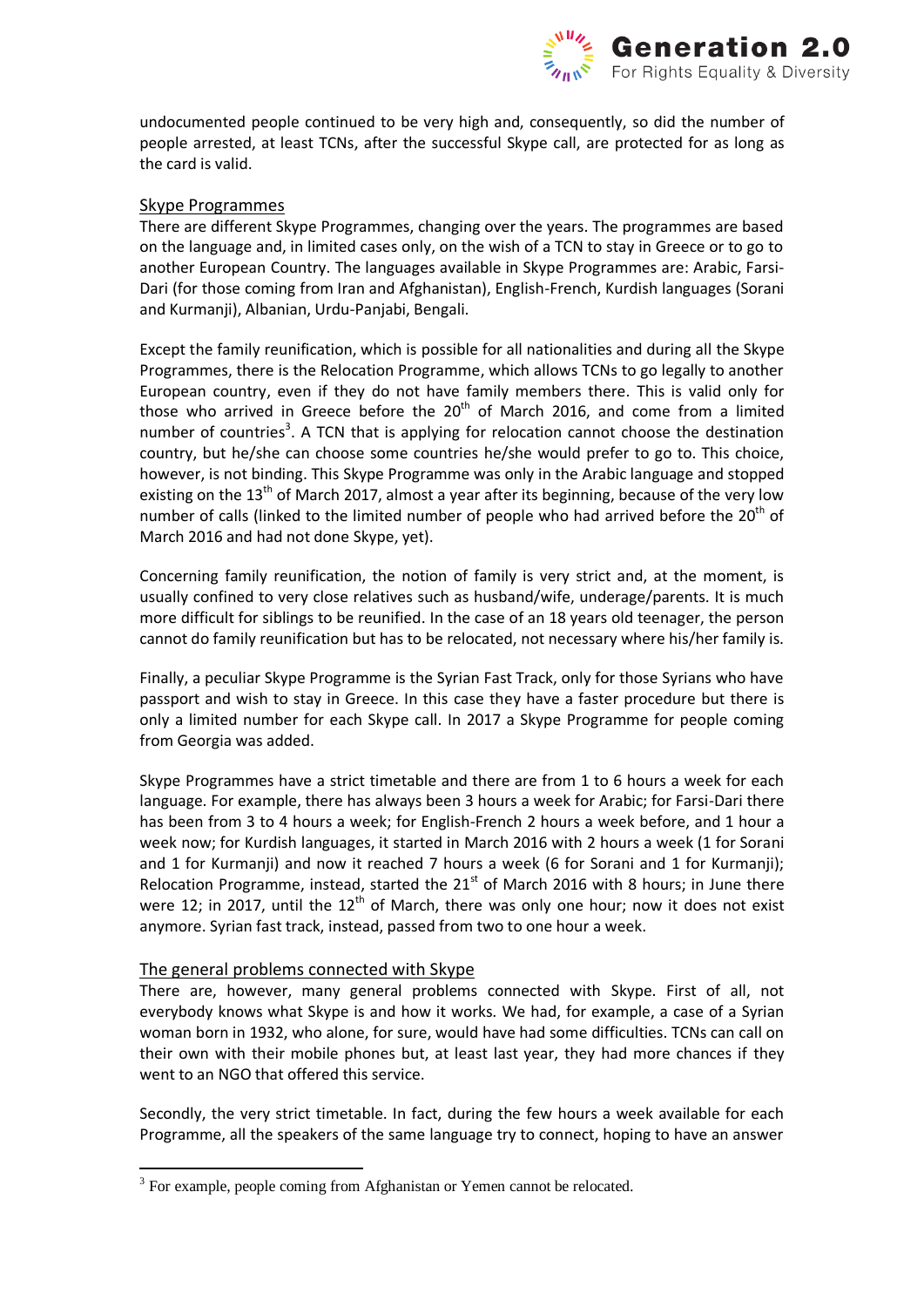

from the Asylum Service. To this, it has to be added the main problem: in the Asylum Service there is *only one computer that answers*. The strict timetable, the high number of people calling at the same time, together with the internet connection problems can easily explain the difficulties for a TCN to get through. We must not forget to mention that sometimes, due to the high number of calls, there is a complete block of Skype in the Asylum Service.

Moreover, due to internet connection problems, a call that could last three minutes per person, many times lasts 15 or more and, consequently, the number of people that are able to do Skype in an hour is drastically low. Finally, for every single call, the Asylum Service usually accepts only a family or a single person; then drops the call.

The difficulties we had to face in 2016 and in 2017 are very different, as we will see later, but these general problems have to be kept in mind in any case, since one year later, they still exist.

#### Skype statistics in 2016

Before going on, it is necessary to give a short frame concerning the numerical situation of the TCNs in Greece. In fact, Greece received the majority of TCNs on its land in 2015, with a very high number: 856.723 people<sup>4</sup>. Between September 2015 and February 2016 there were 762.258 new arrivals. This data is even more impressive if we consider the decision of many countries to close their borders and, consequently, to oblige TCNs to be stuck in Greece. After the EU-Turkey Deal there has been a drastic reduction of people coming everyday to Greece<sup>5</sup>.

It is necessary to point out that the numbers in the tables and charts below concern only the people *we were able to register* as an organization. The number of people coming every day to the office, in fact, was much higher. The following table shows the number of people coming every month of 2016, divided by Country of origin. March is divided in three parts: before the application of the EU-Turkey Deal, after the application of the EU-Turkey Deal and the total amount of people coming in the whole month.

As it can be easily seen, from the  $20<sup>th</sup>$  of March on, when the EU-Turkey Deal started to be applied, things changed completely. In fact, if in January and February came respectively 52 and 77 people, in March they were 163. The decrease of the number of people coming each month after March 2016 is due to the decision of our organization to stop doing Skype in some languages. In fact, the number of people coming everyday was too high (100 in a day, on average) and the situation was unmanageable.

|                   | ဖ           | ဖ                                  | <b>MARCH 2016</b>  |               |           | စ                 | ဖ                 | ഄ                                                              |                                               | ဖ             | ഄ                                                  | ဖ                                                       | ဖ                                               | ဖ             |             |
|-------------------|-------------|------------------------------------|--------------------|---------------|-----------|-------------------|-------------------|----------------------------------------------------------------|-----------------------------------------------|---------------|----------------------------------------------------|---------------------------------------------------------|-------------------------------------------------|---------------|-------------|
| 5<br>≤            | $\sim$<br>z | $\overline{c}$<br>$\sim$<br>≃<br>뿐 | Befor<br>e<br>20th | After<br>20th | Tot<br>al | 201<br><b>APR</b> | <b>201</b><br>MAY | $\overline{\phantom{0}}$<br>$\circ$<br>$\sim$<br>z<br>$\equiv$ | ഄ<br>$\blacksquare$<br>$\circ$<br>$\sim$<br>┙ | 201<br>S<br>๔ | $\overline{\phantom{0}}$<br>Ö<br>$\sim$<br>௳<br>59 | $\overline{\phantom{0}}$<br>$\circ$<br>$\sim$<br>Ⴆ<br>O | $\overline{\phantom{0}}$<br>$\overline{5}$<br>ğ | 201<br>ပ<br>ă | 2016<br>TOT |
| <b>PAKISTAN</b>   | ⇁           | 16                                 | 0                  | 0             |           | $\Omega$          | 0                 | 0                                                              | 0                                             | 0             |                                                    | 0                                                       | 0                                               | 0             | 23          |
| <b>BANGLADESH</b> | 6           | 16                                 | 0                  | 0             | 0         | $\Omega$          | 0                 | 0                                                              | 0                                             | 0             |                                                    | $\Omega$                                                | 0                                               | 0             | 22          |
| <b>NIGERIA</b>    | 8           | 10                                 | 6                  | 5             | 11        | $\Omega$          | 2                 | 2                                                              |                                               |               | 4                                                  | 0                                                       | 2                                               | $\Omega$      | 47          |
| <b>UGANDA</b>     | 11          | 3                                  | 0                  |               |           | $\Omega$          | 0                 | 0                                                              | 0                                             | 0             | υ                                                  | $\Omega$                                                | 0                                               | 0             | 15          |
| <b>ALBANIA</b>    | 2           | 10                                 | 3                  | 3             | 6         | 8                 | 11                | 13                                                             | 25                                            | 3             | ำ                                                  | 14                                                      | 13                                              | 13            | 119         |
| <b>GHANA</b>      | 6           |                                    |                    | 0             |           | $\Omega$          | 0                 | л                                                              |                                               | 0             |                                                    | $\Omega$                                                | 0                                               | 0             | 12          |

<sup>-</sup>4 See: http://data.unhcr.org/mediterranean/country.php?id=83,

<sup>5</sup> *Ibidem*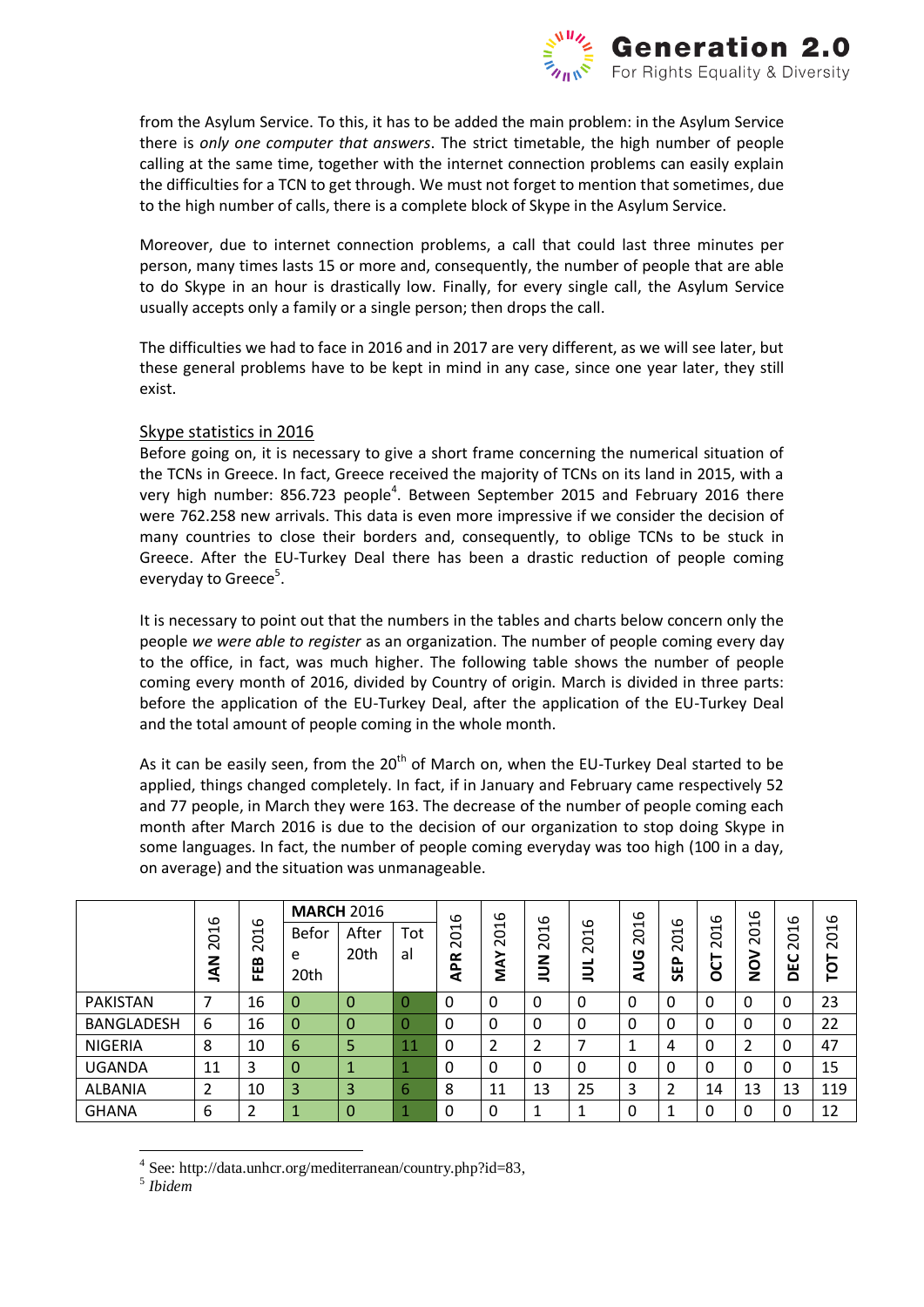

# $\frac{M}{\epsilon}$  **Generation 2.0**<br>Cor Rights Equality & Diversity

| <b>MOROCCO</b>       | $\mathbf 0$  | 8              | $\overline{4}$ | $\overline{2}$ | 6              | 3              | $\overline{2}$ | $\mathbf 0$    | 0                       | $\mathbf{0}$   | $\overline{2}$ | $\overline{7}$ | $\overline{4}$ | $\mathbf{1}$   | 33             |
|----------------------|--------------|----------------|----------------|----------------|----------------|----------------|----------------|----------------|-------------------------|----------------|----------------|----------------|----------------|----------------|----------------|
| <b>SIERRA LEONE</b>  | 6            | $\mathbf 0$    | $\overline{0}$ | $\overline{0}$ | $\Omega$       | $\overline{0}$ | $\mathbf 0$    | $\mathbf 0$    | 1                       | $\mathbf 0$    | $\mathbf 0$    | $\mathbf 0$    | $\mathbf 0$    | $\overline{0}$ | $\overline{7}$ |
| <b>CAMEROON</b>      | $\mathbf{1}$ | $\overline{4}$ | $\overline{0}$ | 17             | 17             | 6              | 10             | $\mathbf 1$    | 5                       | $\mathbf 0$    | $\overline{4}$ | $\overline{2}$ | 5              | $\overline{2}$ | 57             |
| <b>IRAN</b>          | $\mathbf 1$  | $\overline{2}$ | 6              | $\overline{7}$ | 13             | $\overline{0}$ | 9              | 11             | 11                      | $\overline{2}$ | $\overline{7}$ | 22             | 14             | 3              | 95             |
| AFGHANISTAN          | $\mathbf 0$  | $\overline{0}$ | $\overline{0}$ | 22             | 22             | 18             | $\mathbf{1}$   | $\overline{2}$ | 18                      | $\mathbf{1}$   | 4              | 18             | $\overline{7}$ | 4              | 95             |
| <b>SYRIA</b>         | $\mathbf{1}$ | $\overline{2}$ | 13             | 61             | 74             | 54             | 49             | 36             | 18                      | $\mathbf{1}$   | 5              | $\overline{4}$ | $\overline{2}$ | $\overline{7}$ | 253            |
| <b>LEBANON</b>       | $\mathbf 0$  | $\overline{2}$ | $\overline{0}$ | $\mathbf{1}$   | $\mathbf{1}$   | $\overline{0}$ | $\overline{2}$ | $\overline{0}$ | $\mathbf 0$             | $\mathbf 0$    | 0              | $\mathbf 0$    | $\mathbf 0$    | $\mathbf{1}$   | 6              |
| <b>ETHIOPIA</b>      | $\mathbf 0$  | $\mathbf{1}$   | $\Omega$       | $\overline{0}$ | $\overline{0}$ | $\Omega$       | $\overline{0}$ | $\Omega$       | $\overline{0}$          | $\mathbf{0}$   | $\overline{0}$ | $\mathbf 0$    | $\mathbf{0}$   | $\Omega$       | $\mathbf{1}$   |
| <b>GAMBIA</b>        | $\mathbf{1}$ | $\mathbf 0$    | $\overline{0}$ | $\overline{0}$ | $\overline{0}$ | $\overline{0}$ | $\mathbf 0$    | $\mathbf 0$    | 0                       | $\mathbf 0$    | $\mathbf 0$    | $\mathbf 0$    | $\mathbf 0$    | 0              | $\mathbf{1}$   |
| <b>KENYA</b>         | 0            | $\mathbf{1}$   | $\overline{0}$ | $\overline{0}$ | 0              | $\mathbf 0$    | $\mathbf 0$    | $\mathbf 0$    | 0                       | $\mathbf 0$    | $\mathbf 0$    | $\mathbf 0$    | $\mathbf 0$    | $\overline{0}$ | $\mathbf{1}$   |
| LIBERIA              | $\mathbf{1}$ | $\mathbf 0$    | $\overline{0}$ | $\overline{0}$ | $\overline{0}$ | $\mathbf 0$    | $\mathbf 0$    | $\mathbf 0$    | 0                       | $\mathbf 0$    | $\mathbf 0$    | $\mathbf 0$    | $\mathbf 0$    | $\overline{0}$ | $\mathbf{1}$   |
| <b>IRAQ</b>          | $\mathbf 0$  | $\overline{0}$ | $\overline{0}$ | $\overline{2}$ | $\overline{2}$ | 22             | 6              | $\overline{0}$ | 5                       | $\mathbf 0$    | $\overline{0}$ | 5              | $\mathbf{1}$   | $\mathbf{1}$   | 42             |
| <b>SUDAN</b>         | $\mathbf 0$  | $\Omega$       | $\overline{0}$ | $\mathbf{1}$   | $\mathbf 1$    | $\mathbf 0$    | $\mathbf 0$    | $\mathbf 0$    | $\overline{0}$          | $\mathbf 0$    | $\mathbf 0$    | $\mathbf 0$    | $\Omega$       | $\mathbf{1}$   | $\overline{2}$ |
| <b>CONGO</b><br>(not | $\mathbf 0$  | $\mathbf 0$    | $\overline{0}$ | 5              | 5              | $\mathbf{1}$   | $\overline{0}$ | $\mathbf{1}$   | 22                      | $\Omega$       | $\mathbf 0$    | $\mathbf 0$    | $\overline{2}$ | $\Omega$       | 31             |
| specified)           |              |                |                |                |                |                |                |                |                         |                |                |                |                |                |                |
| <b>CONGO K</b>       | $\mathbf 0$  | $\mathbf 0$    | $\overline{0}$ | 3              | 3              | 3              | 10             | 21             | $\overline{\mathbf{4}}$ | $\mathbf 0$    | $\mathbf 0$    | 9              | $\mathbf 0$    | $\mathbf 0$    | 50             |
| <b>CONGO BR</b>      | $\mathbf 0$  | $\mathbf 0$    | $\overline{0}$ | $\overline{0}$ | $\overline{0}$ | $\mathbf 0$    | $\mathbf 0$    | $\mathbf 0$    | 0                       | $\mathbf 0$    | 11             | $\overline{4}$ | $\mathbf 1$    | $\overline{0}$ | 16             |
| <b>HAITI</b>         | 0            | $\mathbf 0$    | $\overline{0}$ | $\overline{0}$ | $\overline{0}$ | $\mathbf{1}$   | $\mathbf 0$    | $\mathbf 0$    | $\mathbf 0$             | $\mathbf 0$    | $\mathbf 0$    | $\mathbf 0$    | $\mathbf 0$    | $\overline{0}$ | $\mathbf{1}$   |
| <b>TOGO</b>          | $\mathbf 0$  | $\mathbf 0$    | $\overline{0}$ | $\overline{0}$ | $\overline{0}$ | $\overline{0}$ | $\mathbf 0$    | $\mathbf{1}$   | 0                       | $\mathbf 0$    | $\mathbf 0$    | $\mathbf 0$    | $\mathbf 0$    | $\Omega$       | $\mathbf{1}$   |
| <b>SRI LANKA</b>     | 0            | $\mathbf 0$    | $\overline{0}$ | $\overline{0}$ | $\overline{0}$ | $\Omega$       | $\mathbf 0$    | $\overline{2}$ | 1                       | $\mathbf 0$    | $\mathbf 0$    | 0              | $\Omega$       | $\Omega$       | 3              |
| <b>COTE D'IVORE</b>  | 0            | $\mathbf 0$    | $\overline{0}$ | $\overline{0}$ | $\overline{0}$ | $\Omega$       | $\mathbf 0$    | $\mathbf 0$    | $\overline{2}$          | $\mathbf 0$    | $\Omega$       | 0              | $\Omega$       | 0              | $\overline{2}$ |
| SENEGAL              | $\Omega$     | $\Omega$       | $\overline{0}$ | $\overline{0}$ | $\overline{0}$ | $\Omega$       | $\mathbf 0$    | $\mathbf 0$    | $\mathbf{1}$            | $\mathbf 0$    | $\mathbf 0$    | $\Omega$       | $\Omega$       | $\Omega$       | $\mathbf{1}$   |
| <b>MALI</b>          | $\mathbf 0$  | $\mathbf 0$    | $\overline{0}$ | $\overline{0}$ | $\overline{0}$ | $\overline{0}$ | $\mathbf 0$    | $\mathbf 0$    | $\mathbf{1}$            | $\mathbf 0$    | $\mathbf 0$    | $\mathbf 0$    | $\mathbf 0$    | $\mathbf 0$    | $\mathbf{1}$   |
| <b>COMOROS</b>       | $\mathbf{1}$ | $\mathbf 0$    | $\overline{0}$ | $\overline{0}$ | $\overline{0}$ | $\overline{0}$ | $\mathbf 0$    | $\overline{0}$ | $\mathbf 0$             | $\overline{0}$ | $\overline{0}$ | $\mathbf 0$    | $\mathbf 0$    | 0              | $\mathbf{1}$   |
| <b>GUINEA</b>        | $\mathbf 0$  | $\mathbf 0$    | $\overline{0}$ | $\overline{0}$ | $\overline{0}$ | $\overline{0}$ | $\overline{0}$ | $\mathbf 0$    | $\mathbf 0$             | $\mathbf 0$    | $\mathbf 0$    | $\overline{2}$ | $\mathbf 0$    | 0              | $\overline{2}$ |
| <b>BURUNDI</b>       | 0            | $\mathbf 0$    | $\overline{0}$ | $\overline{0}$ | $\overline{0}$ | $\mathbf 0$    | $\mathbf 0$    | $\mathbf 0$    | 0                       | $\mathbf 0$    | $\mathbf 0$    | $\mathbf 0$    | $\mathbf{1}$   | 0              | $\mathbf{1}$   |
| <b>CHAD</b>          | 0            | $\mathbf 0$    | $\overline{0}$ | $\overline{0}$ | $\overline{0}$ | $\overline{0}$ | $\overline{0}$ | $\overline{0}$ | 0                       | $\mathbf 0$    | $\overline{0}$ | $\mathbf 0$    | $\mathbf 0$    | $\mathbf{1}$   | $\mathbf{1}$   |
| <b>ERITREA</b>       | 0            | $\mathbf 0$    | $\overline{0}$ | $\overline{0}$ | $\overline{0}$ | $\Omega$       | $\mathbf 0$    | $\Omega$       | 1                       | $\mathbf 0$    | $\mathbf 0$    | 0              | $\Omega$       | $\Omega$       | $\mathbf{1}$   |
| <b>EGYPT</b>         | $\mathbf 0$  | $\overline{0}$ | $\overline{0}$ | $\overline{0}$ | $\Omega$       | $\Omega$       | $\mathbf 0$    | $\mathbf 0$    | 0                       | $\mathbf 1$    | $\Omega$       | 0              | $\Omega$       | 0              | $\mathbf{1}$   |
| <b>ALGERIA</b>       | 0            | $\mathbf 0$    | $\mathbf{0}$   | $\overline{0}$ | 0              | $\mathbf 0$    | $\mathbf 0$    | $\mathbf 0$    | 0                       | $\mathbf 0$    | $\mathbf 0$    | $\mathbf 0$    | 3              | $\overline{2}$ | 5              |
| <b>YEMEN</b>         | $\mathbf 0$  | $\mathbf 0$    | $\overline{0}$ | $\overline{0}$ | $\overline{0}$ | $\mathbf 0$    | $\mathbf 0$    | $\mathbf 0$    | 0                       | $\mathbf 0$    | 0              | $\mathbf{1}$   | $\mathbf 0$    | 0              | $\mathbf{1}$   |
| <b>LYBIA</b>         | 0            | $\mathbf 0$    | $\mathbf{0}$   | $\overline{0}$ | $\overline{0}$ | $\overline{0}$ | $\mathbf 0$    | $\mathbf 0$    | $\mathbf 0$             | $\mathbf 0$    | $\Omega$       | $\mathbf 0$    | $\mathbf{1}$   | 0              | $\mathbf{1}$   |
| <b>TOT</b>           | 52           | 77             | 33             | 130            | 163            | 116            | 102            | 91             | 123                     | 9              | 40             | 88             | 56             | 36             | 953            |

An important data to keep in mind when we compare the 2016 and 2017 situation, is to consider also the number of people that had the appointment (that means a successful Skype call) among the 953 people. Due to the lack of information for January 2016, we are not going to consider this month. Among 901 people (February-December 2016), 870 received an answer. Among the 31 people that did not have answer, 15 were from Pakistan. This is why we decided to stop doing the Urdu Skype Programme already in February.

## The change: the 20<sup>th</sup> of March 2016

As the table upon suggests, in March, from the  $20<sup>th</sup>$  and on, with the application of the EU-Turkey Deal, the situation drastically changed. In fact, as already mentioned, if in January and February only 52 and 77 people came respectively for Skype, in March they were 163.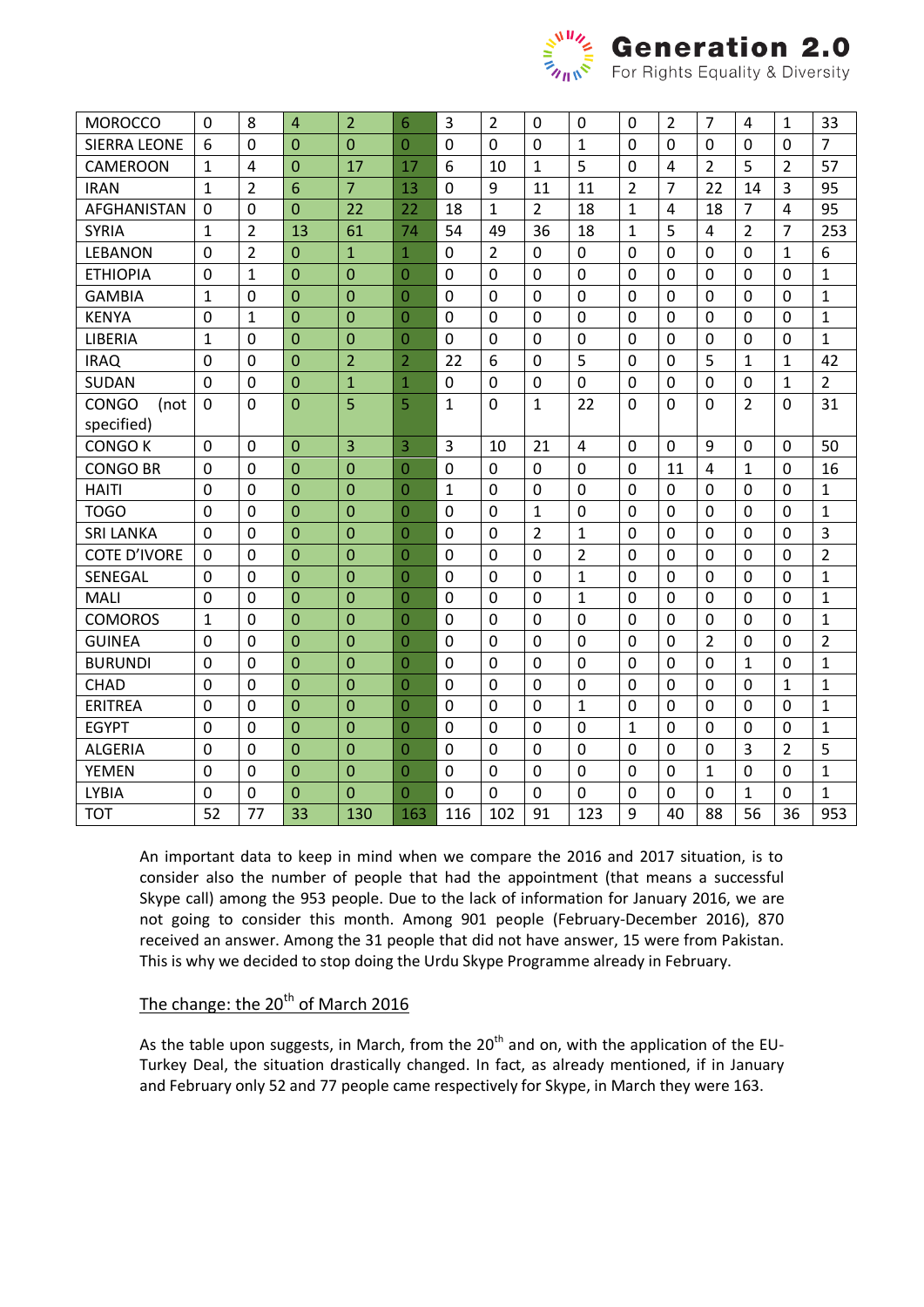

The EU-Turkey Deal was signed the  $18<sup>th</sup>$  of March 2016 and started to be applied in two days' time. The target of the Deal is to try to stop the arrivals of irregular migrants in Greece. The Deal is not divided in articles, but enlists some points needed to achieve the goal. It states that irregular migrants arriving in Greece from the  $20<sup>th</sup>$  of March and on, will be returned to Turkey. The costs of this "temporary and extraordinary measure (...) needed to end the human suffering and restore public order" are covered by EU. Moreover, "for every Syrian being returned to Turkey from Greek islands, another Syrian will be resettled from Turkey to the EU taking into account the UN Vulnerability Criteria". The Deal underlines that the UN vulnerability criteria will be respected and the whole procedure will be in full accordance with EU and international law, so "*excluding any kind of collective expulsion*". Turkey, on the other hand, has to prevent the illegal migration in order to stop or reduce the irregular cross boarding. In exchange, Turkey will have an accelerated visa liberalization for Turkey citizens and 3 billion Euros; in case the commitments are met, other 3 billion Euros will be given to Turkey in the end of 2018.



Looking more deeply into the data, we also notice that the most impressive difference is between the first 20 days and the last 10 days of March: in 20 days only 33 TCNs asked to apply for Skype, but in the following 10 days they were 130. This means that the number of people who arrived in this period (from the  $20^{\text{th}}$  to the  $30^{\text{th}}$ ) was more than 4 times the number of people who came in the first part of the month. That is, in half time (in only 10 days) we registered 130 people, more than four times the number of people who came in the first 20 days of the month, that totally were 33.

Moreover, as we can see from the previous table, also the nationalities of people coming to the office changed a lot. We analyze it shortly:

Looking at the scheme below, we notice a big difference in the nationalities of people coming in the office to register for Skype in January-February and in March-April<sup>6</sup>. This is particularly true in the case of the Syrians: if in January and February they constituted respectively 1,9% and 2,6%, in March and April they were more than 45,5%, almost half of the total amount of people coming in those months. Another significant example is the Afghan one: if in January- February no Afghan came in the office, in March and April they constitute between 13,5% and 15,5% of the total amount. Iraqis started to come only after the beginning of the Kurdish languages Skype Programmes. On the other hand, the percentages of TCNs coming from African Countries (Morocco excluded) was drastically reduced: if in January they constituted the 67,3% of the total amount, being the majority

<sup>-</sup><sup>6</sup> The case of Bangladesh and Pakistan is different from the others because we had to stop their languages Programmes.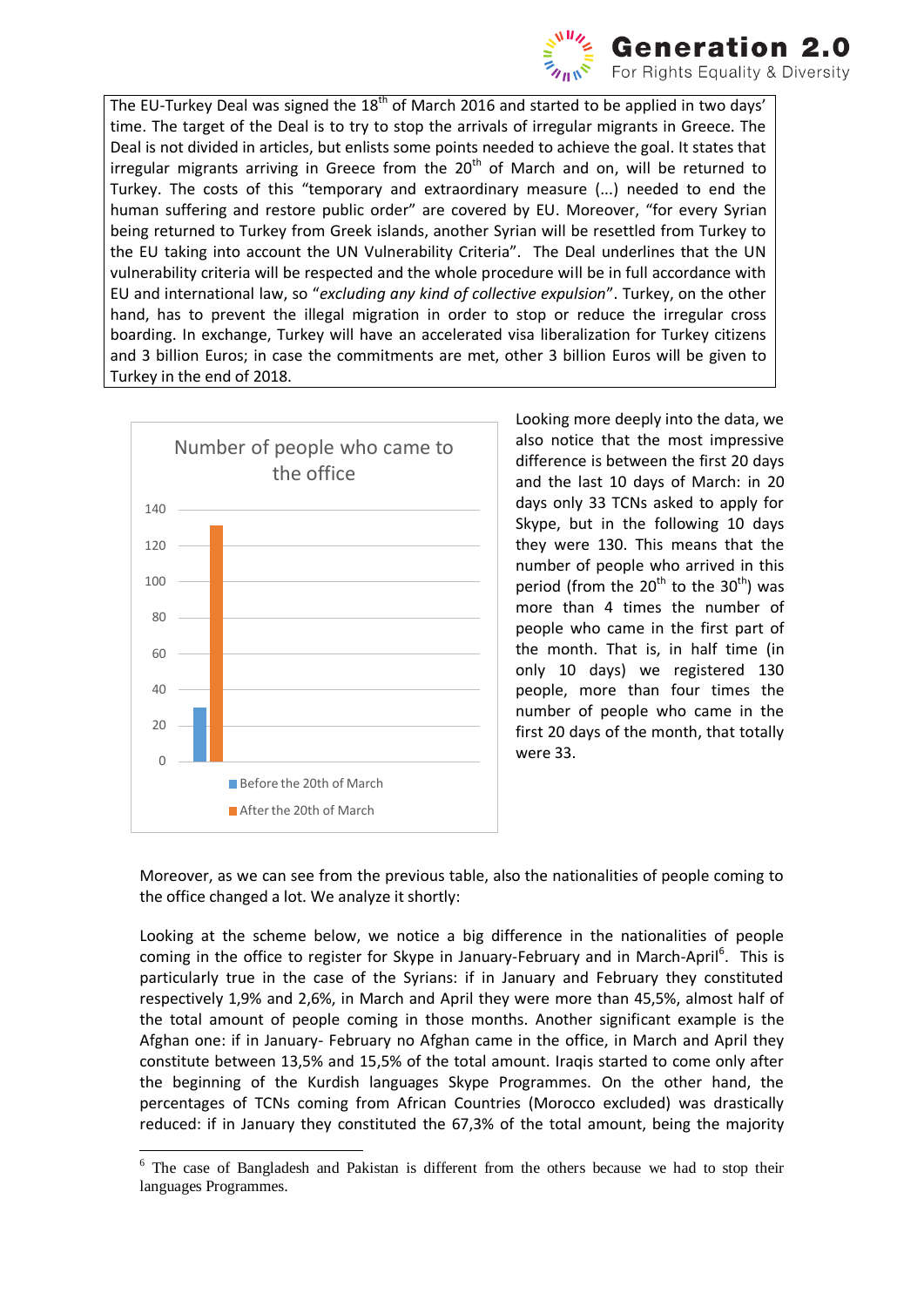







A last important note about 2016 concerns the high number of Farsi Dari speakers arrested. In May 2016, 8 out of 10 people coming from Iran and Afghanistan had been arrested in the previous months. This does not have to bring to false conclusions but can be easily explained. In fact, before the  $16<sup>th</sup>$  of March 2016 the Asylum Service did not give the card that protect TCNs from the police but gave only the appointment for the registration. However, the time between the successful Skype call and the appointment was very long lasting and, as already mentioned in the beginning, the "paper" given to Iranians and Afghans once arrived in Greece lasted only for one month. Since, for the example, the Afghans had a long time of waiting -on average for 67,4 days for families and 30,6 days for individuals, with a maximum of 124 days- it is clear why many of them were arrested in the previous months. We had the case of one Iranian couple that came in February for Skype and that, after a while, was arrested because the papers were already expired. In fact, the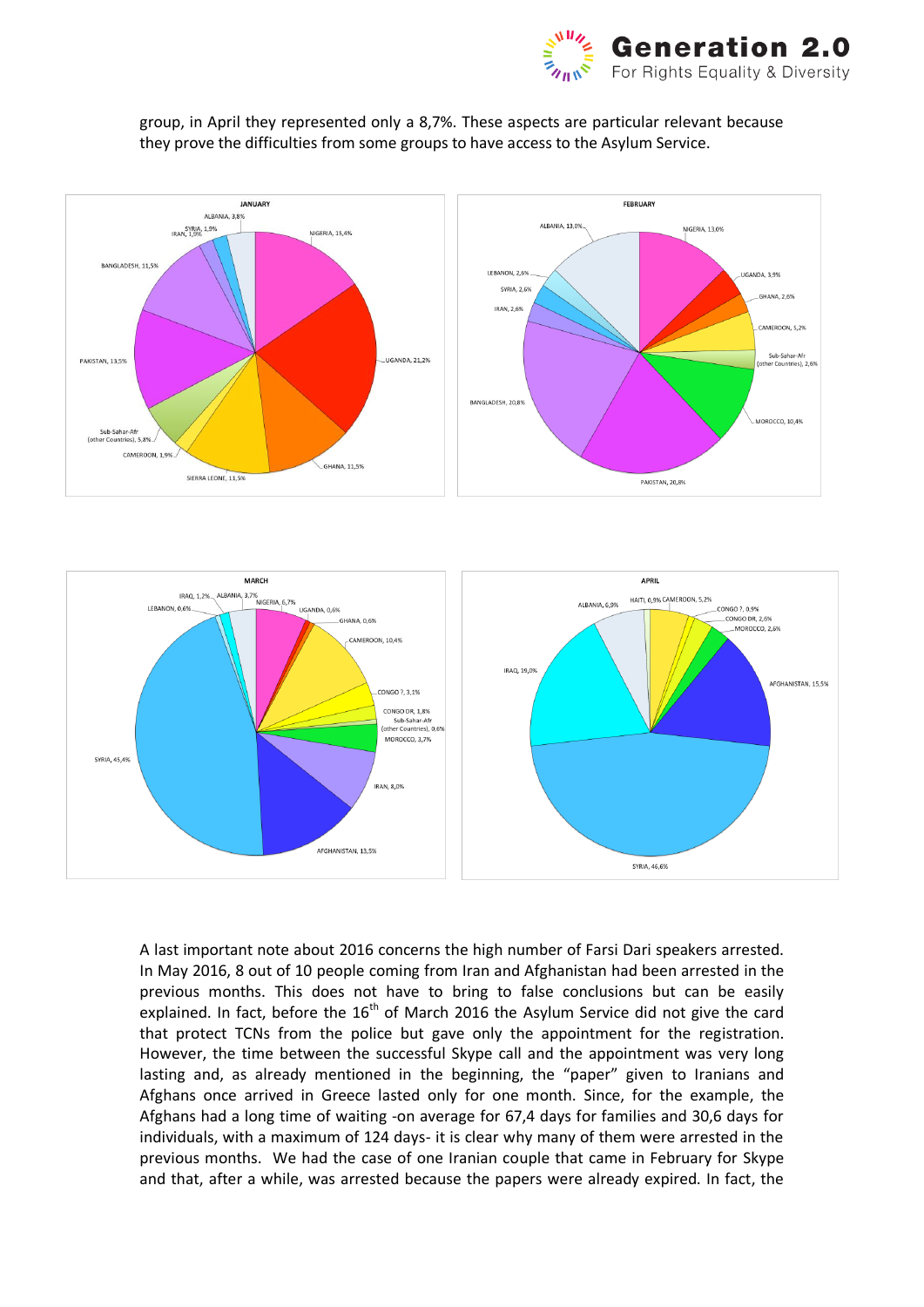

appointment was given 36 days after the Skype call, which, for sure, was not done the day of their arrival in Greece.

However, in 2017, things have changed for the Farsi Dari speakers. In fact, even if it is really difficult to get through, the Farsi Dari speakers will have the appointment in only a few days. This is due to the fact that now, people coming from Afghanistan and Iran do not get the appointment in the main building of the Asylum Service, located in Katehaki, but get it in Pireas. In this sense, this allows a faster procedure.

#### Skype statistics in 2017

After a frame of the situation in 2016, we now move on with the situation in 2017. The number of people coming everyday to Greece has dramatically decreased since the EU-Turkey Deal. It seems that almost 60.000 TCNs are in Greece now, and even if the situation is still difficult, from a numerical point of view (concerning new arrivals only), we are not anymore in a emergencial moment. We are not talking any more about more than 800.000 people reaching Greece; in fact, until the  $7<sup>th</sup>$  of May 2017, only a little bit more than 3.000 people arrived in Greece<sup>7</sup>.

However, there are still many different problematic aspects. As it is clear from the table below, the number of TCNs we registered is very low: in 4 months we were able to register only 65 people (and the majority has not succeeded in the calls).

| Country      | January        | February       | <b>March</b>   | <b>April</b>   | <b>Tot</b>     |
|--------------|----------------|----------------|----------------|----------------|----------------|
| Albania      | 5              | $\overline{2}$ | 1              | 0              | 8              |
| Morocco      | 3              | 0              | 0              | 0              | 3              |
| Algeria      | $\overline{2}$ | 2              | 1              | 0              | 5              |
| Syria        | 4              | 5              | $\overline{4}$ | 6              | 19             |
| Tunisia      | 1              | 4              | $\mathbf 0$    | $\mathbf 0$    | 5              |
| Lebanon      | 1              | $\mathbf{1}$   | 0              | $\mathbf{0}$   | $\overline{2}$ |
| Egypt        | 0              | 1              | 1              | $\mathbf{0}$   | $\overline{2}$ |
| Iraq         | 0              | 1              | 0              | 0              | 1              |
| Eritrea      | 1              | 0              | 0              | 0              | 1              |
| Nigeria      | 0              | 3              | $\overline{2}$ | 0              | 5              |
| Congo DR     | $\mathbf{0}$   | $\Omega$       | 1              | $\Omega$       | $\mathbf{1}$   |
| Sierra Leone | 0              | $\Omega$       | 1              | $\mathbf{0}$   | $\mathbf{1}$   |
| Ghana        | 0              | $\Omega$       | 0              | $\mathbf{1}$   | $\mathbf{1}$   |
| Afghanistan  | 1              | 1              | 5              | $\overline{2}$ | 9              |
| Iran         | 0              | 0              | 0              | $\overline{2}$ | 2              |
| <b>TOTAL</b> | 18             | 20             | 16             | 11             | 65             |

-

<sup>7</sup> http://data.unhcr.org/mediterranean/country.php?id=83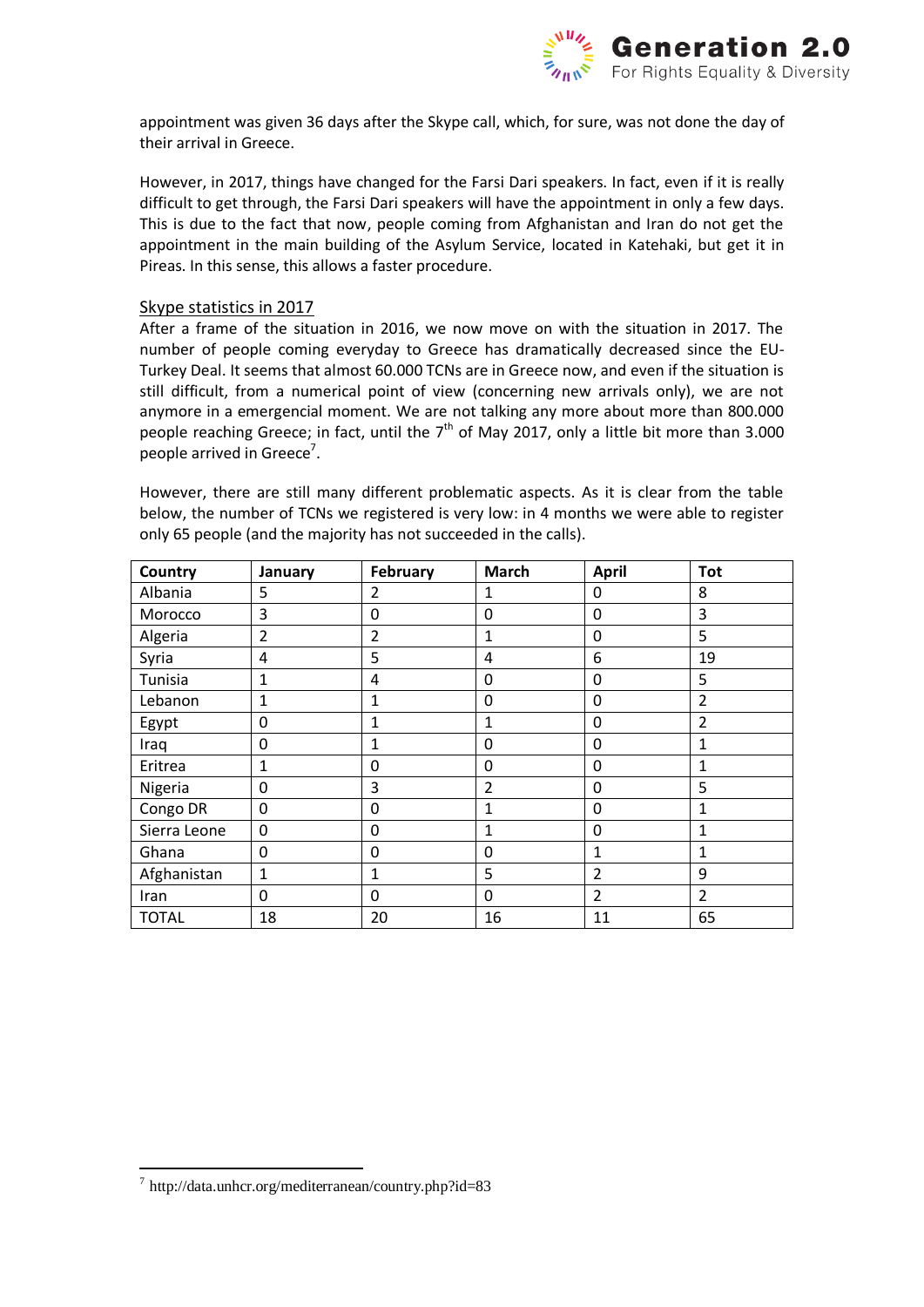



Since the number of TCNs we registered is very low, the graphics do not have much relevance in our report. As the chart suggests, however, the majority continue to come from Syria (29,2%), followed by TCNs from Afghanistan (13,8%) and Albania (12,3%). Differently from before, a consistent percentage comes also from Algeria and Tunisia (7,7% each).

Despite the low number of people registered, we still have a long list, there are still many people coming everyday to the office but we are not able to accept them. To understand the reason behind it, we have to move to the next table, concerning the number of answers we had each month.

| Language          | January 2017 | February 2017 | March 2017 | April 2017 | Tot. | Tot. Post March 13 |
|-------------------|--------------|---------------|------------|------------|------|--------------------|
| Arabic            |              |               |            |            |      |                    |
| <b>Fast Track</b> |              |               |            |            |      |                    |
| Farsi-Dari        |              |               |            |            |      |                    |
| English-French    | - 0          |               |            |            |      |                    |
| <b>TOT</b>        |              |               |            |            | 22   |                    |

In 2017, the Asylum Service picked up our calls really few times. In particular, after the last change in the timetable, occurred the  $13<sup>th</sup>$  of March 2017, things became worse, culminating in April, when we had only 1 answer in 30 calling hours, that means that in 29 hours we did not have any answer at all. From the  $13<sup>th</sup>$  of March until end of April, we had one answer for every 10 hours and 36 minutes. This is something completely different from last year: in fact, to give an example, collecting together Arabic, Farsi-Dari and English-French in March 2016, the Asylum Service picked our calls 18 times.

Despite the low number of answers, people continue to come, many of them saying that the Asylum Service told them to come to our office.

#### **Conclusions**

We now move to the conclusions of this report. We want to remark some important aspects, which we decided to separate from the analysis of the data.

First of all, the possibility to apply for the international protection is a fundamental human right, that has to be guaranteed. Skype, with all its problematic aspects, does not allow people seeking international protection to have easily access to their rights.

Moreover, since a person has to come many times to have an answer by the asylum service with the "record" being held by an Afghan guy who has been coming 4 times a week, for four weeks now and he is still waiting for an answer- he/she can be arrested or deported even if he/she is trying to stay legally in Greece.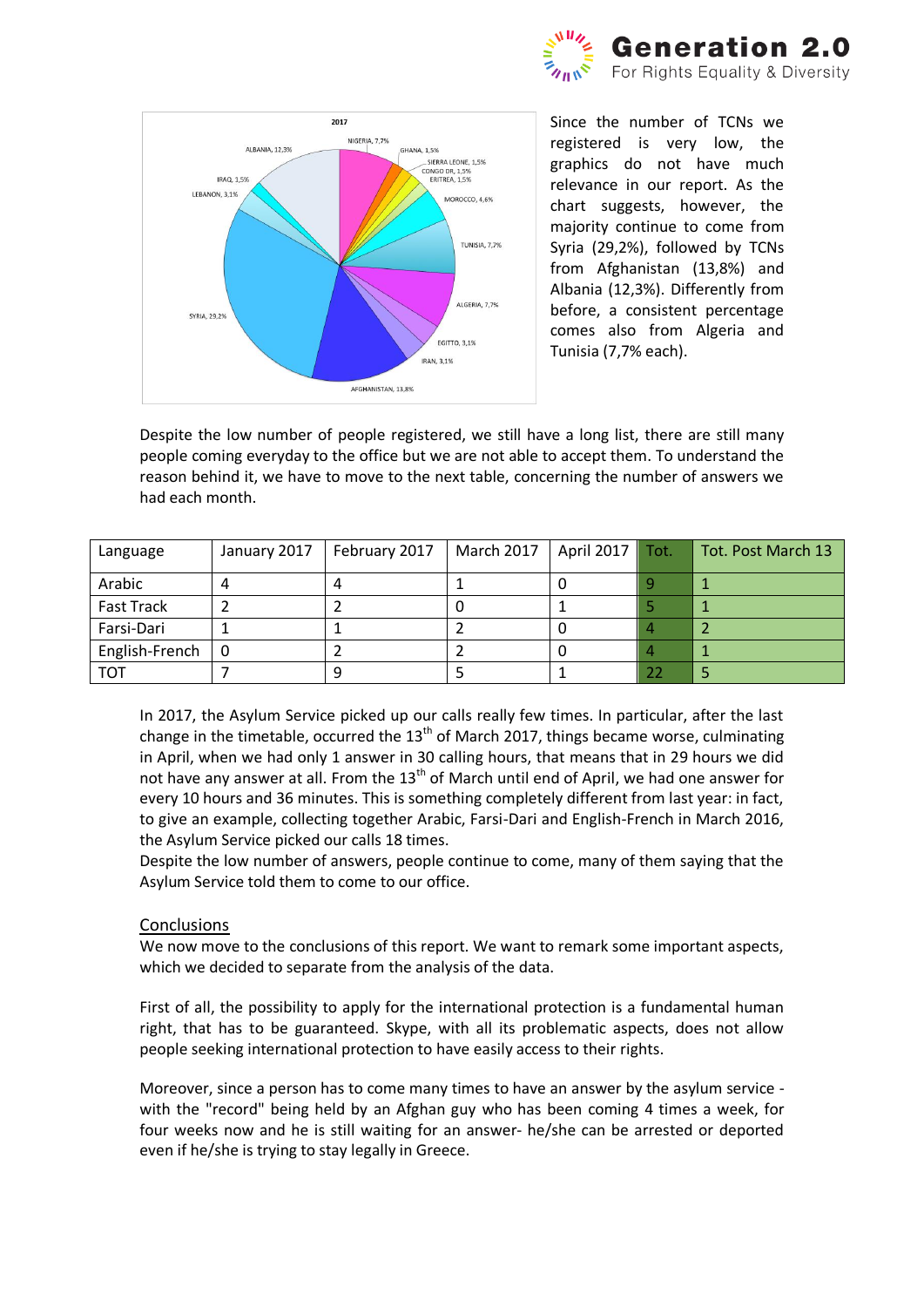

Third, the number of people calling the Asylum Service every day continues to be high, also because of people who arrived many years ago, but have no longer the permission to stay in Greece and have to do the same slow procedure.

All these aspects make TCNs even more vulnerable: not only because people that do not do Skype can be arrested at anytime and cannot go to hospitals, but also because there has been cases of people -conmen- who exploited the situation and asked money from TCNs to bring them to NGOs, which offer this service for free. Moroever, many TCNs come repeatedly to the city centre to do Skype, even if they live in shelters that are faraway from it; in this way, they put themselves more at risk to be arrested.

Skype, preventing people from going directly and physically to the Asylum Service, allows a higher percentage of mistakes by the TCNs: in fact, due to the complicated system, people who call by themselves, they do it on a wrong time, out of schedule or during other Programmes because they think there are more chances to get an answer. But this makes the service even less efficient, depriving chances for those who are calling at the right moment, for the right Programme.

There are also some nationalities that have more difficulties in getting through: for example there is only one hour in total for people speaking English and French. Since English-French is mainly for African Countries, probably one hour a week for two languages is considered enough. And think about Afghans and Iranians, who have to come repetitively. Last year they were coming minimum four times, this year we arrived at 14 times and there was still no answer! Well, probably the situation in Nigeria or in Cameroon -taking the two African Countries that mostly came to our office- together with the Afghans and Iranians are not considered enough problematic in order to take action and change the system.

Moreover, the fact that the Asylum Service gave – more than once- separeted appointments for members of the same family, and sometimes it gave an appointment to the underaged (example, a baby and a very young child) and one separated from the rest of the family (mother, father and another child) is also a proof of the difficulties of the whole system, and not only of Skype.

TCNs continue to come to our office even if they know we are not able to accept them. Last year because there were too many people coming everyday and this year because the Asylum Service is not answering to our calls. The situation changes, but the problem remains the same: it does not matter how many arrivals there are every day in Greece, it is always difficult for a TCN to exercise his/her fundamental right to ask for international protection.

A long time has passed and now the situation is no more an emergency -from a numerical point of view- but the Asylum Service continues to have only one computer answering, also using the same system that everybody know is not working. They pick up- on average- 50 calls a day in the whole Greece and they do not have interpreters in languages such as Hindi, Chinese or Indonesian.

Moreover, from the EU-Turkey Deal and on, things became worse for TCNs and for us as well. After the Deal, in 2016, we had to face crowds of afraid people out of the office that wanted to do Skype. But, due to the system, we could not – and still cannot- accept everybody. I had- and we still have- to choose who can do and who cannot do Skype- aware of the risk that this choice could bring a TCN to prison, and aware of the conditions in which they are living here in Greece. These decisions should not be left to people working in small NGOs, but should be of the public sector. The fact that NGOs want to help and, for this